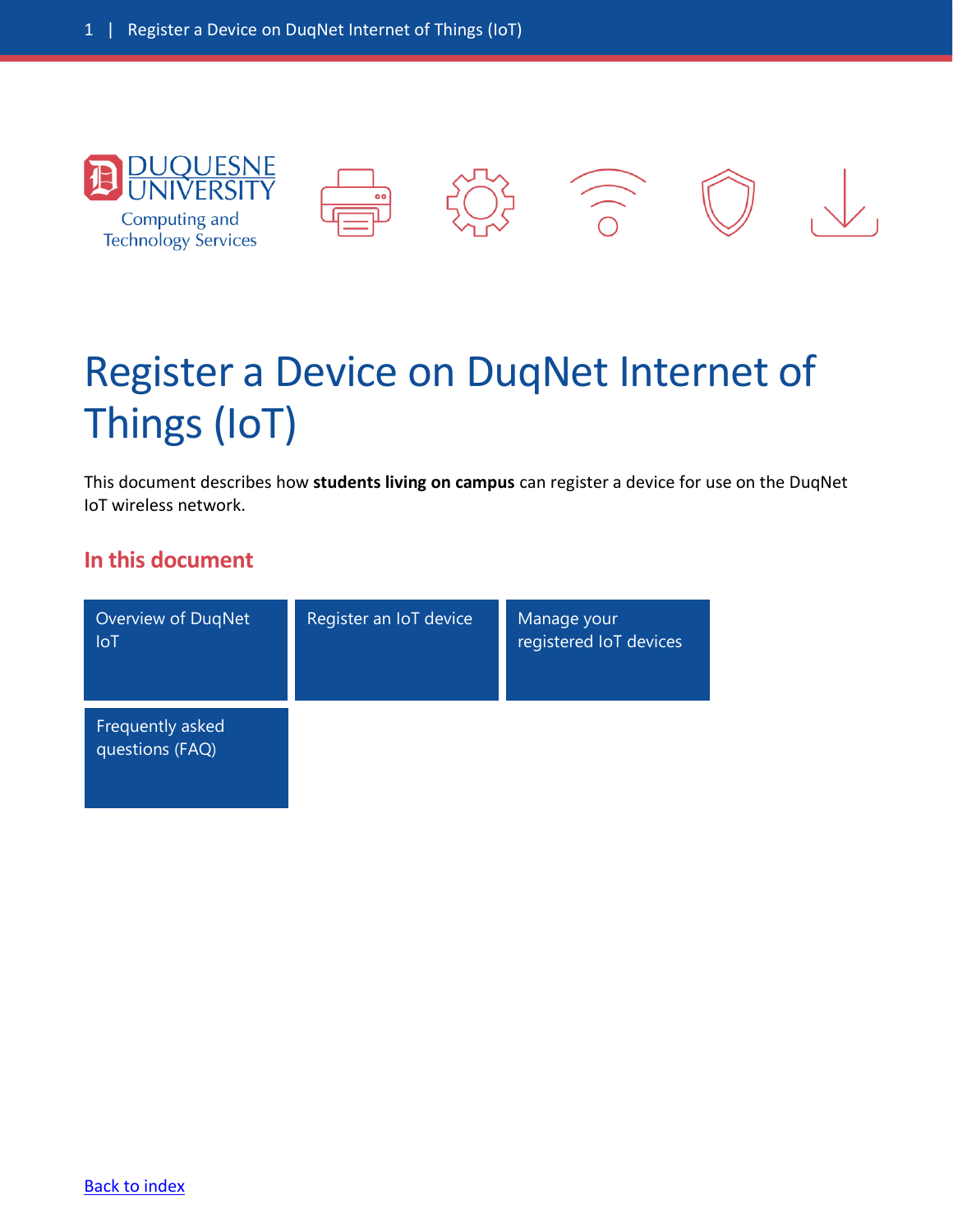### <span id="page-1-0"></span>Overview of DuqNet IoT

DuqNet Internet of Things (IoT) is a wireless network dedicated to gaming and streaming devices. **Students living on campus** can register up to four non-WPA2 enterprise devices, such as Apple TV, Nintendo Switch, PlayStation 4, Roku and Xbox One, for use on DuqNet IoT.

Any streaming devices connected to DuqNet IoT must be controlled with their respective remote control. DuqNet IoT is designed strictly for recreational use and is not meant for connecting computers and mobile devices, and access to internal academic resources will not be provided.

#### **DuqNet IoT privacy warning**

Duquesne University provides network services for the Internet of Things (IoT). This network, DuqNet IoT, is an unsecured, open network that should not be used to transmit personal, academic, university, financial or legal data that is restricted or internal, per the University's data governance service [requirements.](https://www.duq.edu/about/campus/computing-and-technology-services/policies/service-requirements/data-governance-service-requirements) Duquesne University is not responsible for malicious theft or interception of data transmitted over this wireless network.

Individuals using this network should ensure that their device is protected, preferably with antivirus software, and updated with the most recent security patches and updates. Duquesne University assumes no responsibility and is not liable for damages, loss of data, or viruses that may infect your device on account of access to DuqNet IoT.

Only authorized University affiliates may use this network. Anyone using this network expressly consents to network monitoring and is advised that if monitoring reveals possible evidence of illegal activity or violation of University policy, systems personnel may provide the evidence of monitoring to University authorities and/or law enforcement officials. You are solely responsible for your internet use.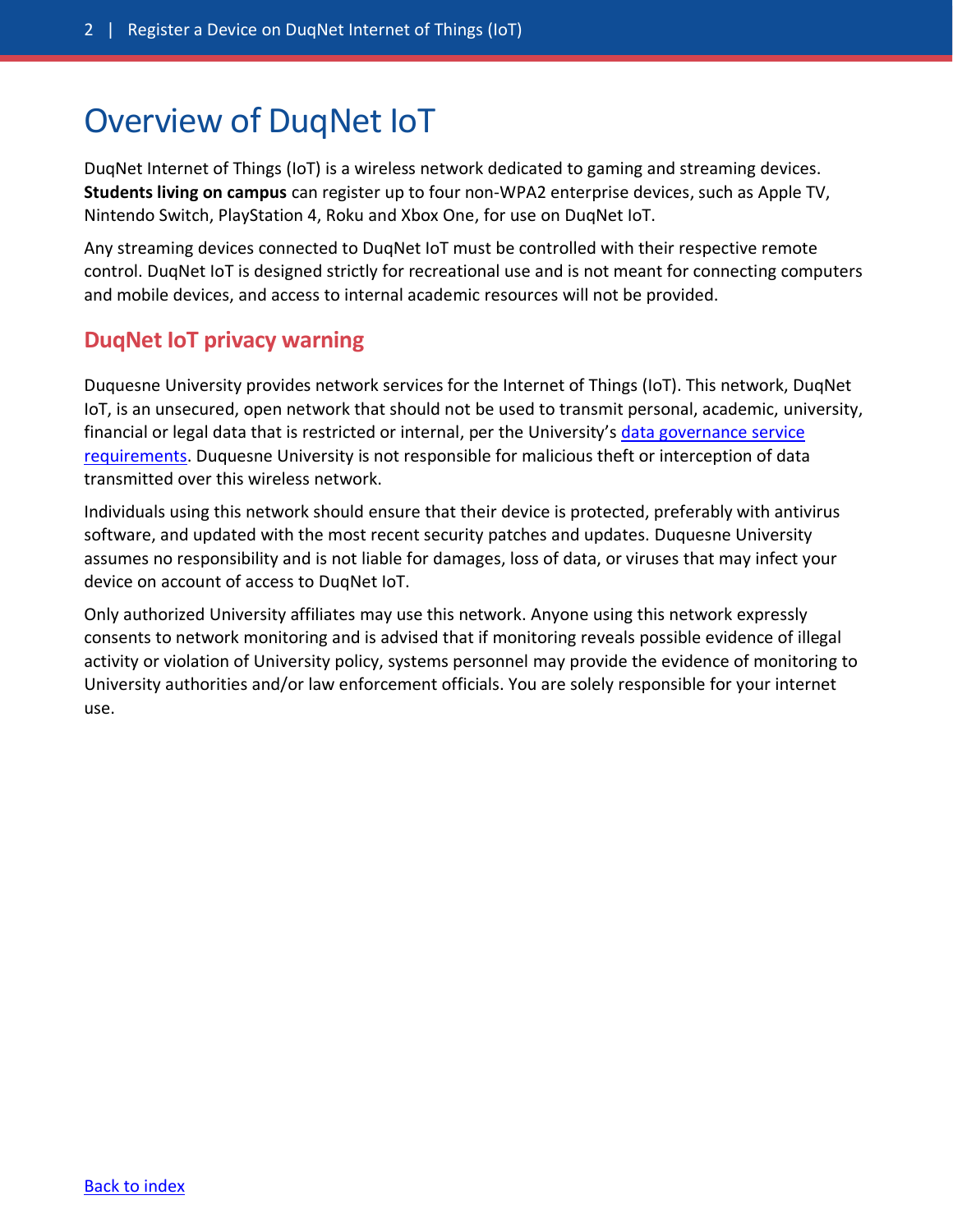### <span id="page-2-0"></span>Register an IoT device

You can register up to four non-WPA2 Enterprise devices, such as Apple TV, Nintendo Switch, PlayStation 4, Roku and Xbox One, on DuqNet IoT. **Any IoT devices you add must be re-registered at the start of each fall semester.**

- 1. Go to [duq.edu/iot](https://www.duq.edu/iot) while on Duquesne's campus.
- 2. Click **Register an IoT device**.
- 3. Sign in with your MultiPass username and password.
- 4. Select **Create Device.**
- 5. Enter the following information on the Register Device screen:
	- **Device name:** Provide a descriptive name for your device, such as "Pat McDuke's PlayStation 4."
	- **MAC address:** Most devices list the MAC (or hardware) address in the settings menu under "About" or "Network." Instructions for finding the MAC address for the most common IoT devices are available in the [FAQ section](#page-4-0) of this document.

|                | <b>Register Device</b>                            |
|----------------|---------------------------------------------------|
| Device Name:   | Pat McDuke's PlayStation 4<br>Name of the device. |
| * MAC Address: | XX:XX:XX:XX:XX:XX:X<br>MAC address of the device. |

- 6. Select the **By selecting this checkbox, I am agreeing to the service requirements set forth by Duquesne University** checkbox.
- 7. Click **Create Device.**

**Note:** If your device does not connect to DuqNet IoT shortly after registering it, restart the device and try connecting again. If it will still not connect after restarting, verify you entered the correct MAC address for your device.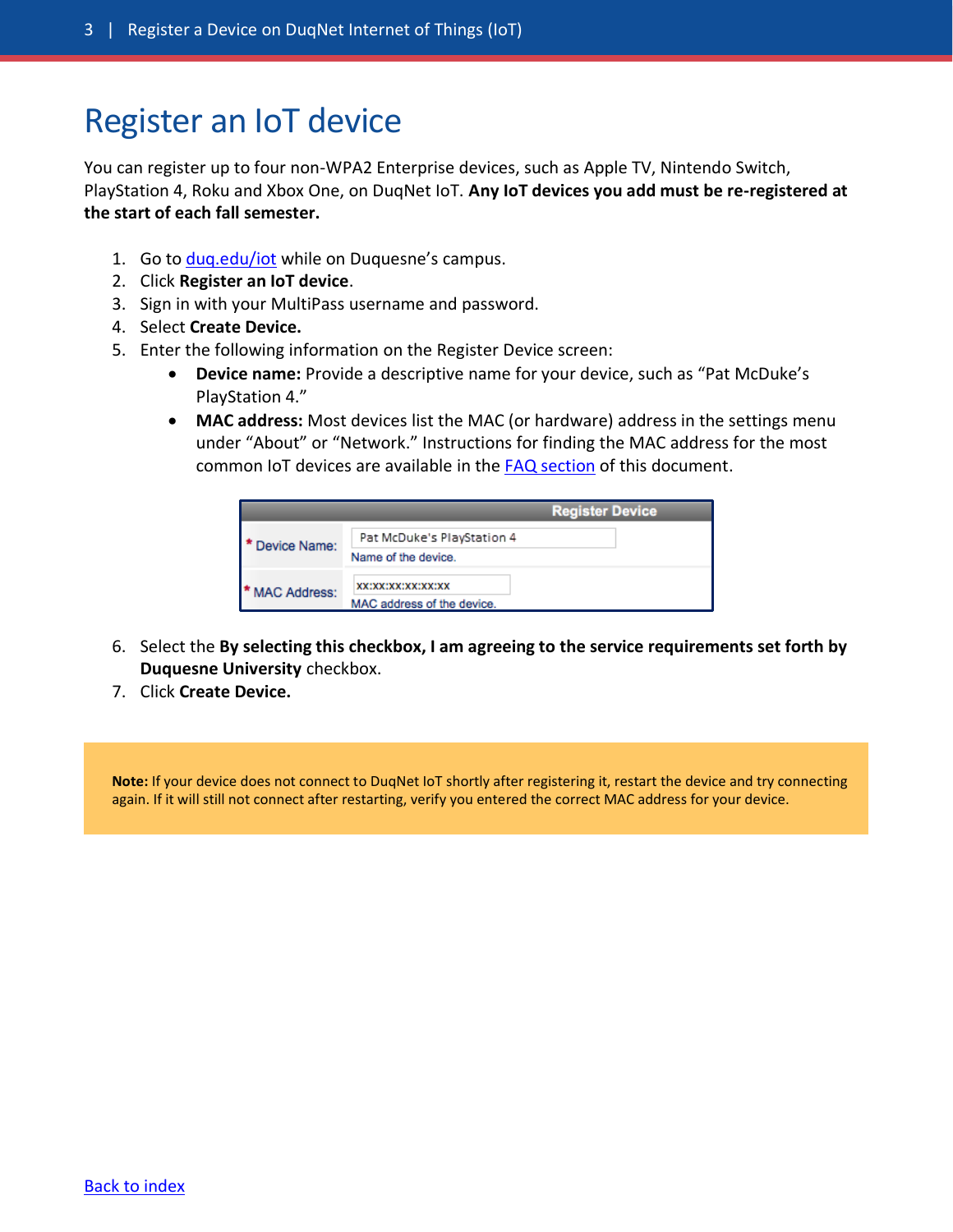### <span id="page-3-0"></span>Manage your registered IoT devices

After registering an IoT device, you can edit its name or MAC address, or remove it.

#### **Edit an IoT device**

- 1. Select **Manage Devices.**
- 2. Choose the device you want to edit or remove and select **Edit.**
- 3. Update your device's name or MAC address.
- 4. Click **Update Device.**

#### **Remove an IoT device**

- 1. Select **Manage Devices.**
- 2. Choose the device you want to edit or remove and select **Remove.**
- 3. Select **Delete Account.**

| Remove <b>P</b> Edit <b>B</b> Print                                   |                                                                                                                         |  |
|-----------------------------------------------------------------------|-------------------------------------------------------------------------------------------------------------------------|--|
| To disable or delete the account, please complete the following form: |                                                                                                                         |  |
| <b>Remove Account</b>                                                 |                                                                                                                         |  |
| Username:                                                             | 00-00-00-00-00-00                                                                                                       |  |
| Action:                                                               | Disable account<br>O Delete account .<br>Caution: Deleting a guest account cannot be undone! Use this option with care. |  |
|                                                                       | <b>Make Changes</b>                                                                                                     |  |
| required field                                                        |                                                                                                                         |  |

4. Click **Make Changes.**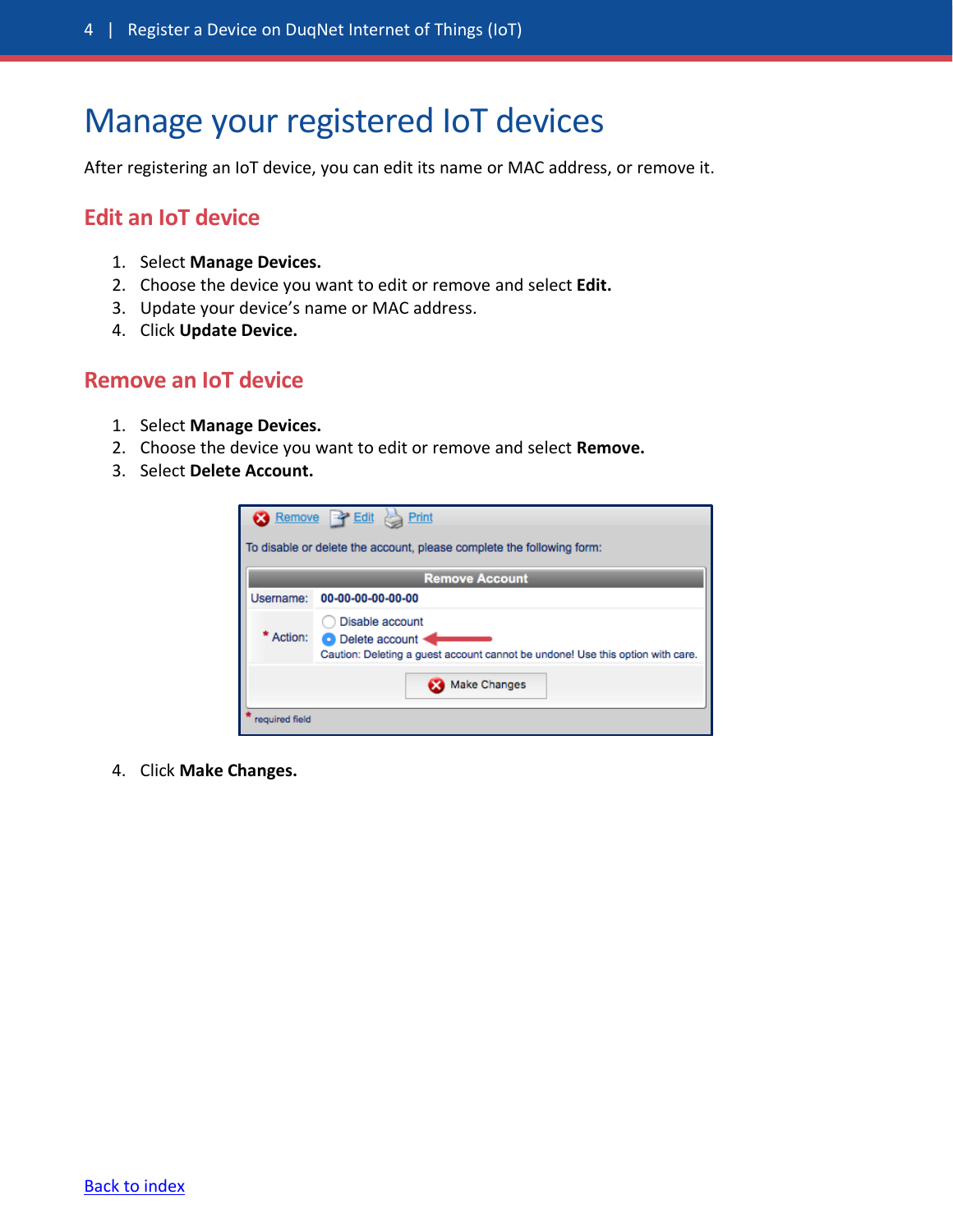## <span id="page-4-0"></span>FAQ

### **How do I find my device's MAC address?**

| <b>Device</b>            | <b>Instructions</b>                                 |
|--------------------------|-----------------------------------------------------|
| <b>Amazon Fire Stick</b> | 1. From the main menu, select Settings.             |
|                          | 2. Select System.                                   |
|                          | 3. Select About and navigate to the                 |
|                          | <b>Network section.</b>                             |
|                          | 4. Locate the device's MAC Address (Wi-Fi).         |
| Apple TV                 | 1. From the main menu, select Settings.             |
|                          | 2. Select General.                                  |
|                          | 3. Select About.                                    |
|                          | 4. Locate the Wi-Fi Address.                        |
| Nintendo Switch          | 1. From the home screen, select System<br>Settings. |
|                          | 2. Select Internet.                                 |
|                          | 3. Locate the device's MAC address under            |
|                          | <b>System MAC Address.</b>                          |
| <b>PlayStation 4</b>     | 1. From the home screen, select Settings.           |
|                          | 2. Select System.                                   |
|                          | 3. Select System Information.                       |
|                          | 4. Locate the device's MAC Address (Wi-Fi).         |
| Roku                     | 1. From the Roku home screen, select                |
|                          | Settings.                                           |
|                          | 2. Select About.                                    |
|                          | 3. Locate the device's Wireless MAC                 |
|                          | Address.                                            |
| Xbox One                 | 1. From the home screen, go to My Games             |
|                          | & Apps.                                             |
|                          | 2. Select Settings and then All Settings.           |
|                          | 3. Select Network and then Network                  |
|                          | Settings.<br>4. Select Advanced Settings.           |
|                          | 5. Locate the device's Wireless MAC                 |
|                          | Address.                                            |
|                          |                                                     |